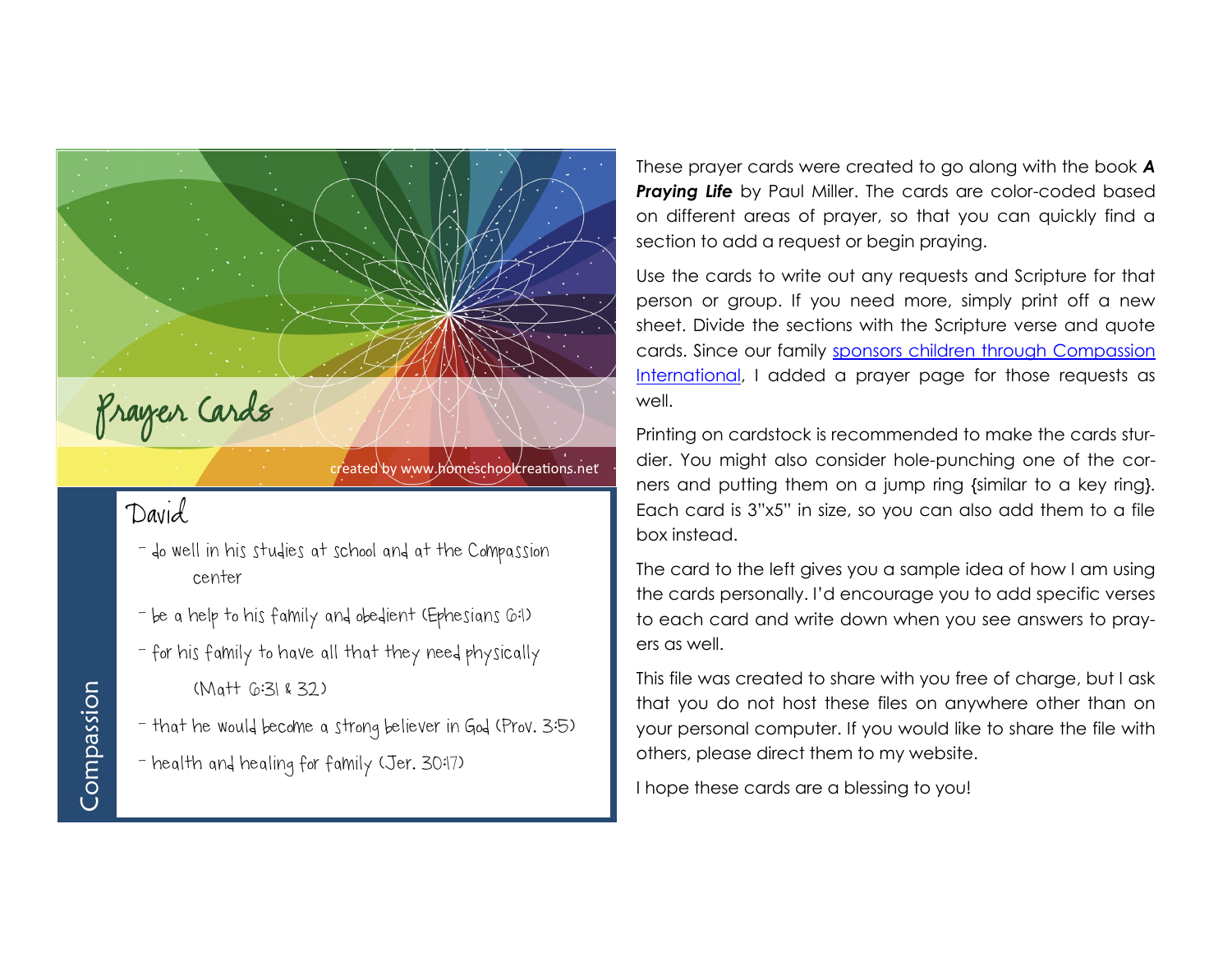Therefore I tell you, whatever you ask in prayer, believe that you have received it, and it will be yours. And whenever you stand praying forgive, I you have anything against anyone, so that your Father in heaven may forgive you your trespasses.

Mark 11:24-25

Don't pray when you feel like it. Have an appointment with the Lord and keep it. A man is powerful on his knees.

~ Corrie ten Boom

But I, O Lord, cry to you; in the morning my prayer comes before you.

Psalm 88:13

But when you pray, go into your room and shut the door and pray to your Father who is in secret.

Matthew 6:6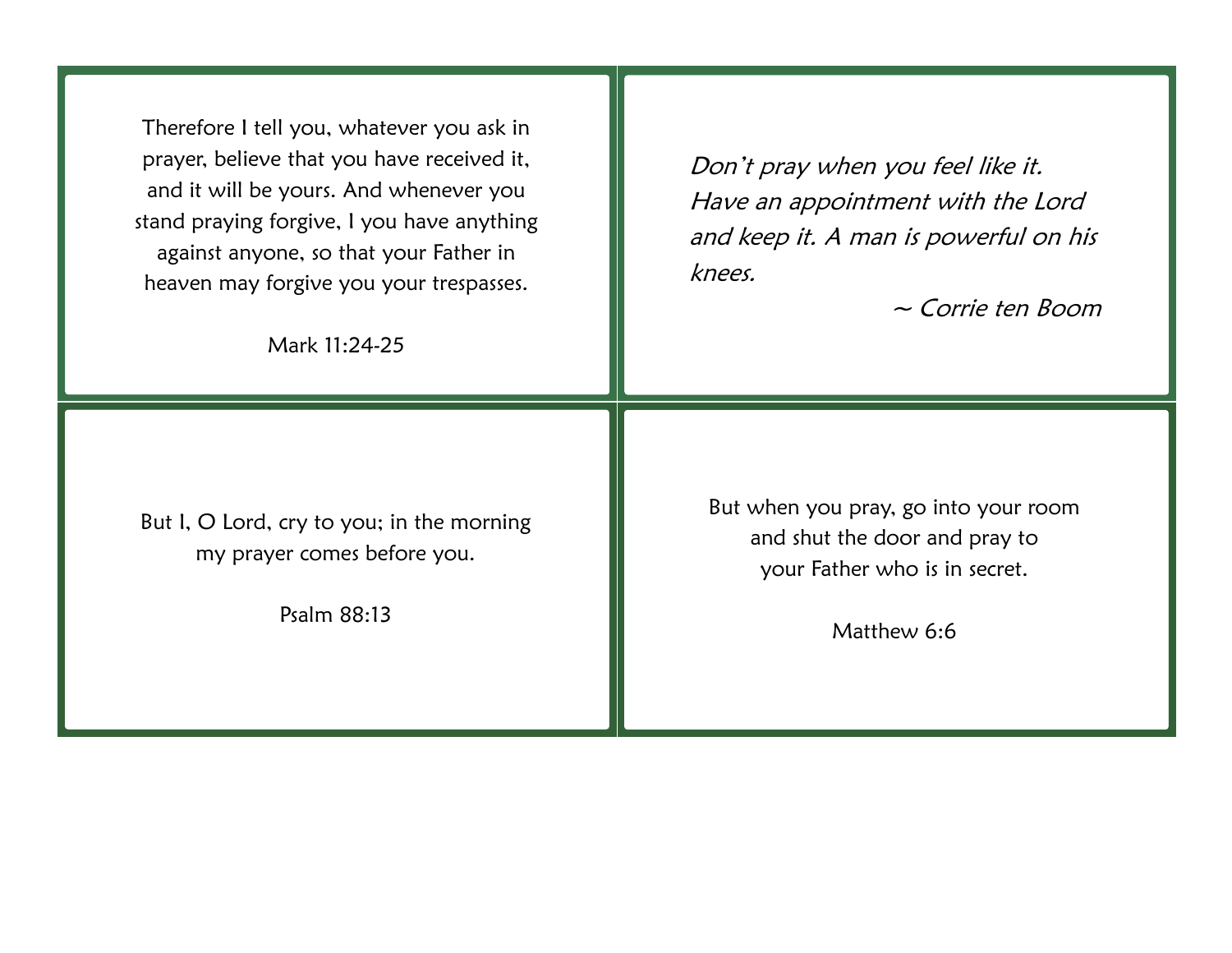The Lord is near to all who call on him, to all who call on him in truth.

Psalm 145:18

I thank my God in all my remembrance of you, always in every prayer of mine for you all making my prayer with joy.

Philippians 1: 3-4

We have to pray with our eyes on God, not on the difficulties.

~ Oswald Chambers

Rejoice always, pray without ceasing, give thanks in all circumstances for this is the will of God in Christ Jesus or you.

1 Thessalonians 5:16-18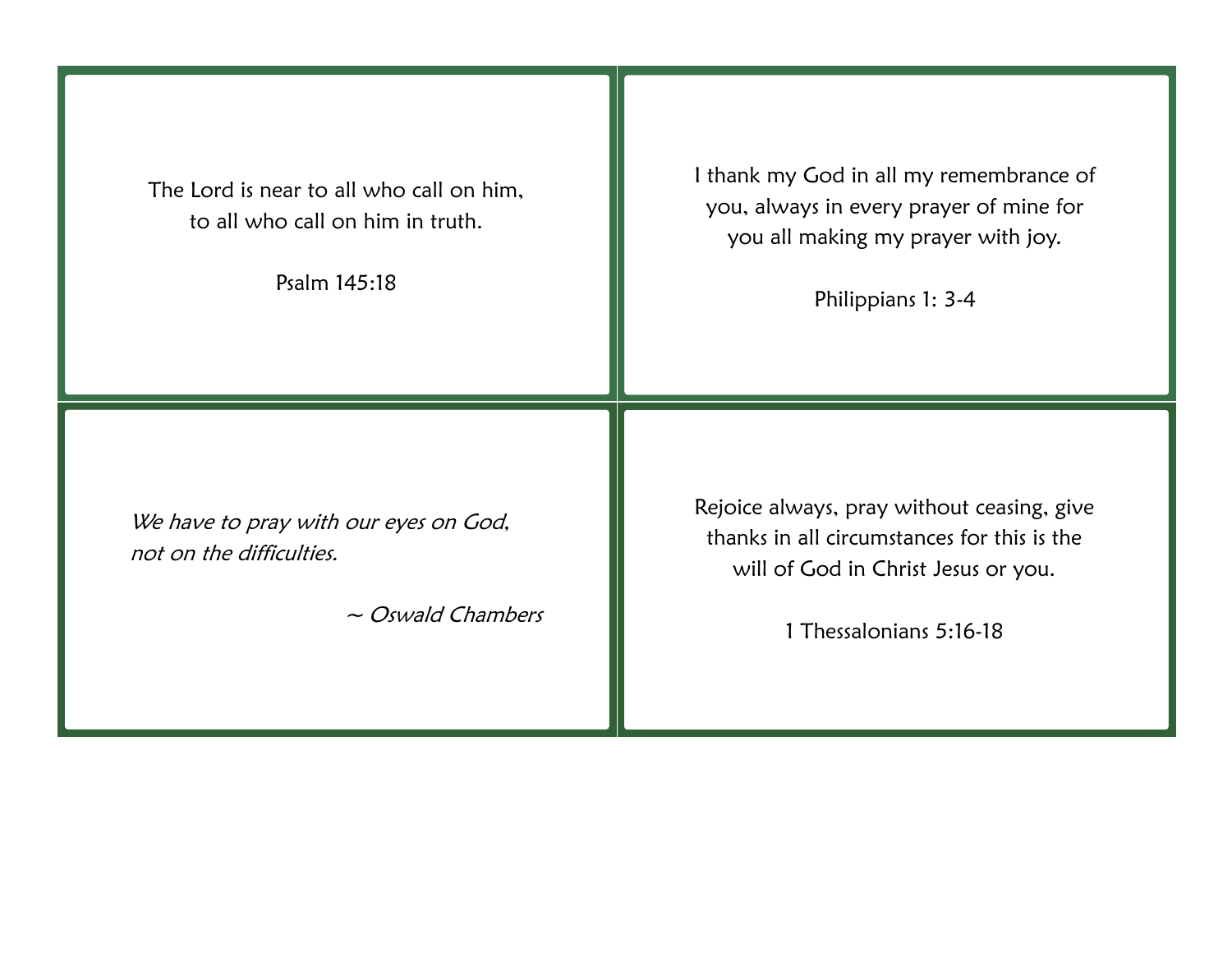Likewise the Spirit helps us in our weakness. For we do not know what to pray for as we ought, but the Spirit himself intercedes for us with groanings too deep for words.

Romans 8:26

At the center of self-will is me, carving a world in my image. At the center of prayer is God, carving me in his Son's image.

 $\sim$  Paul Miller

Do not be anxious about anything, but in everything by prayer and supplication with thanksgiving let your requests be made known to God. And the peace of God which surpasses all understanding, will guard your hearts and your minds in Christ Jesus.

Philippians 4:6-7

And this is the confidence that we have toward him, that if we ask anything according to his will he hears us. And if we know that he hears us in whatever we ask, we know that we have the requests that we have asked of him.

1 John 5:14-15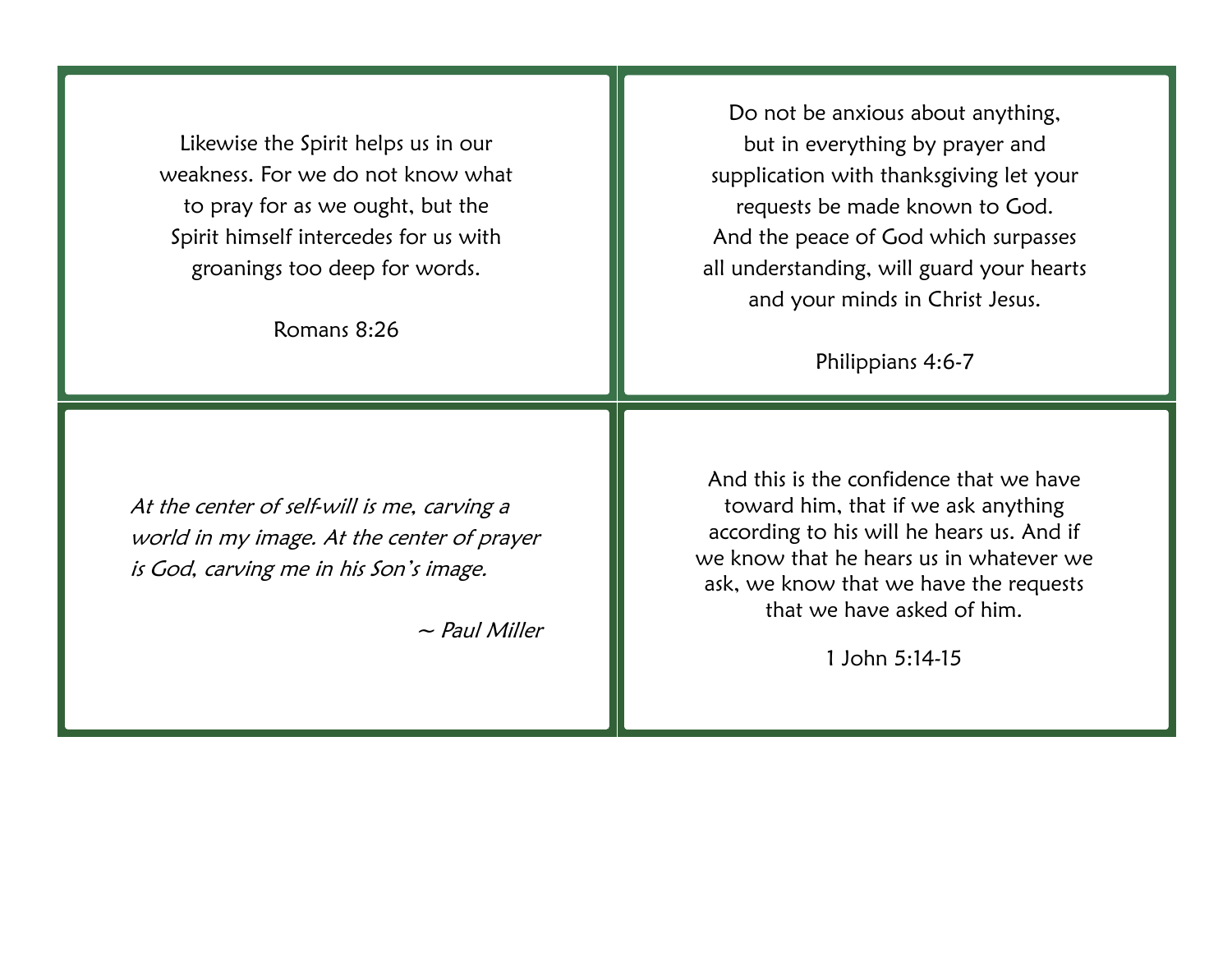| Family | Family |  |
|--------|--------|--|
| Family | Family |  |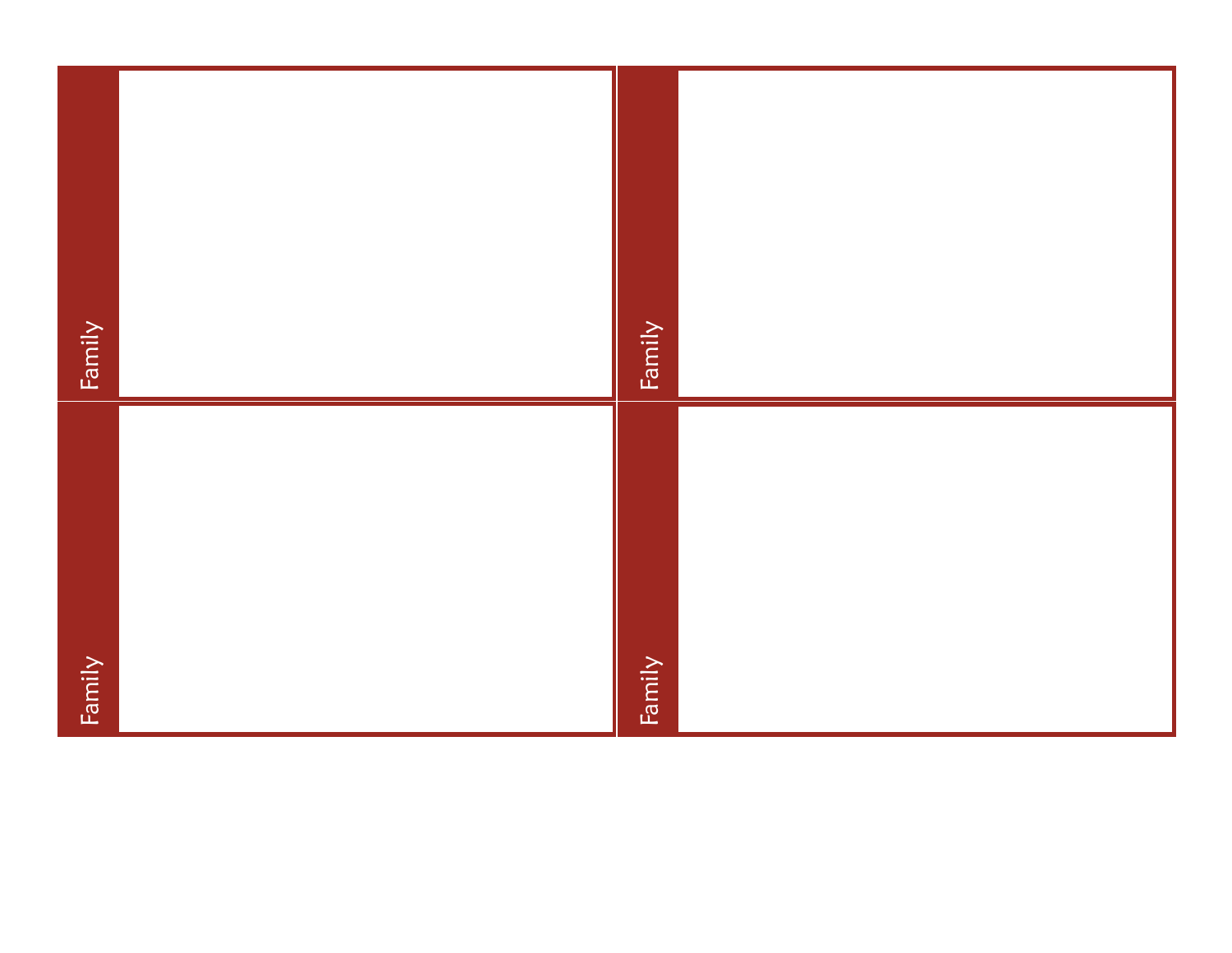| Friends | Friends |  |
|---------|---------|--|
| Friends | Friends |  |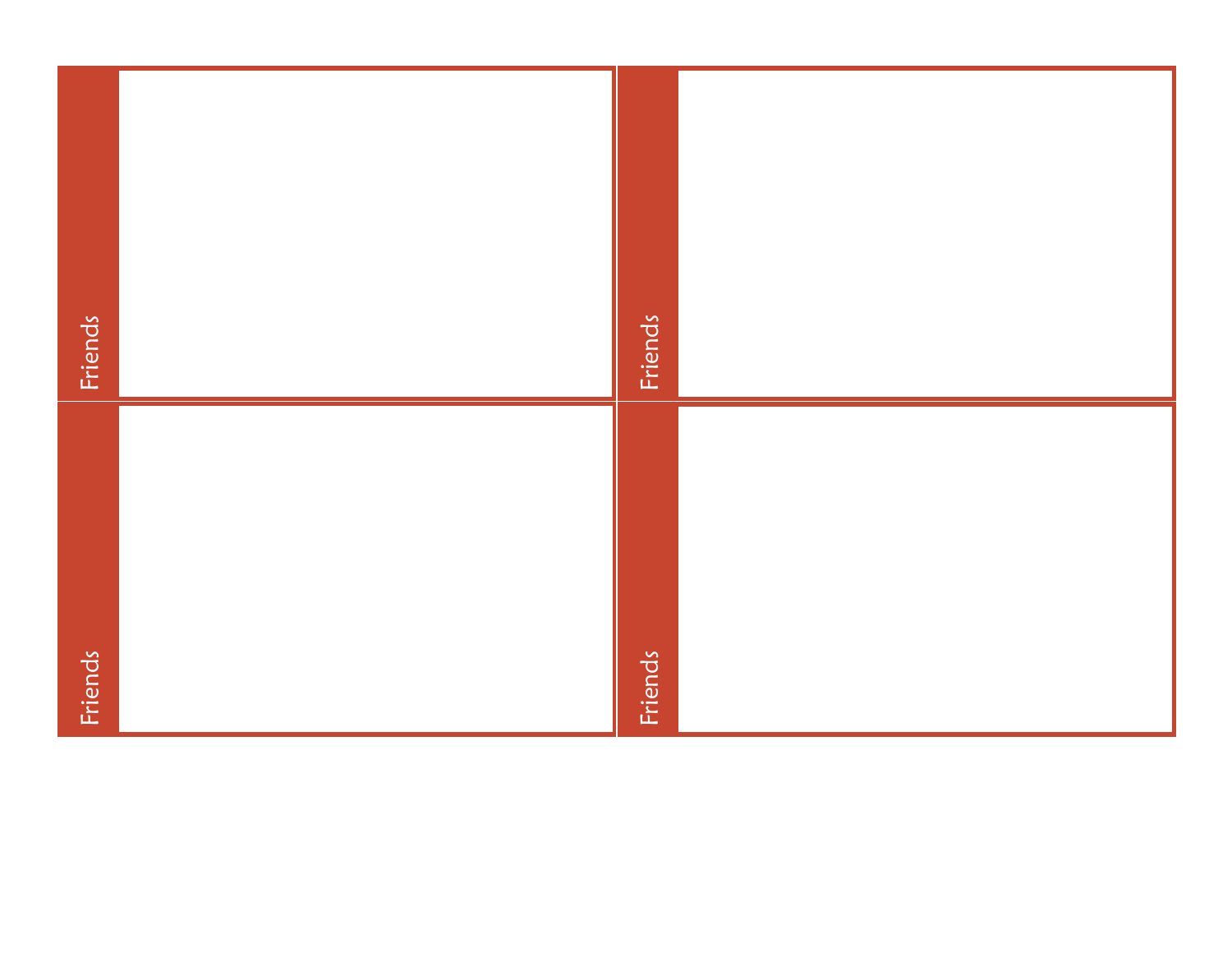| non-Christians | non-Christians |  |
|----------------|----------------|--|
| non-Christians | non-Christians |  |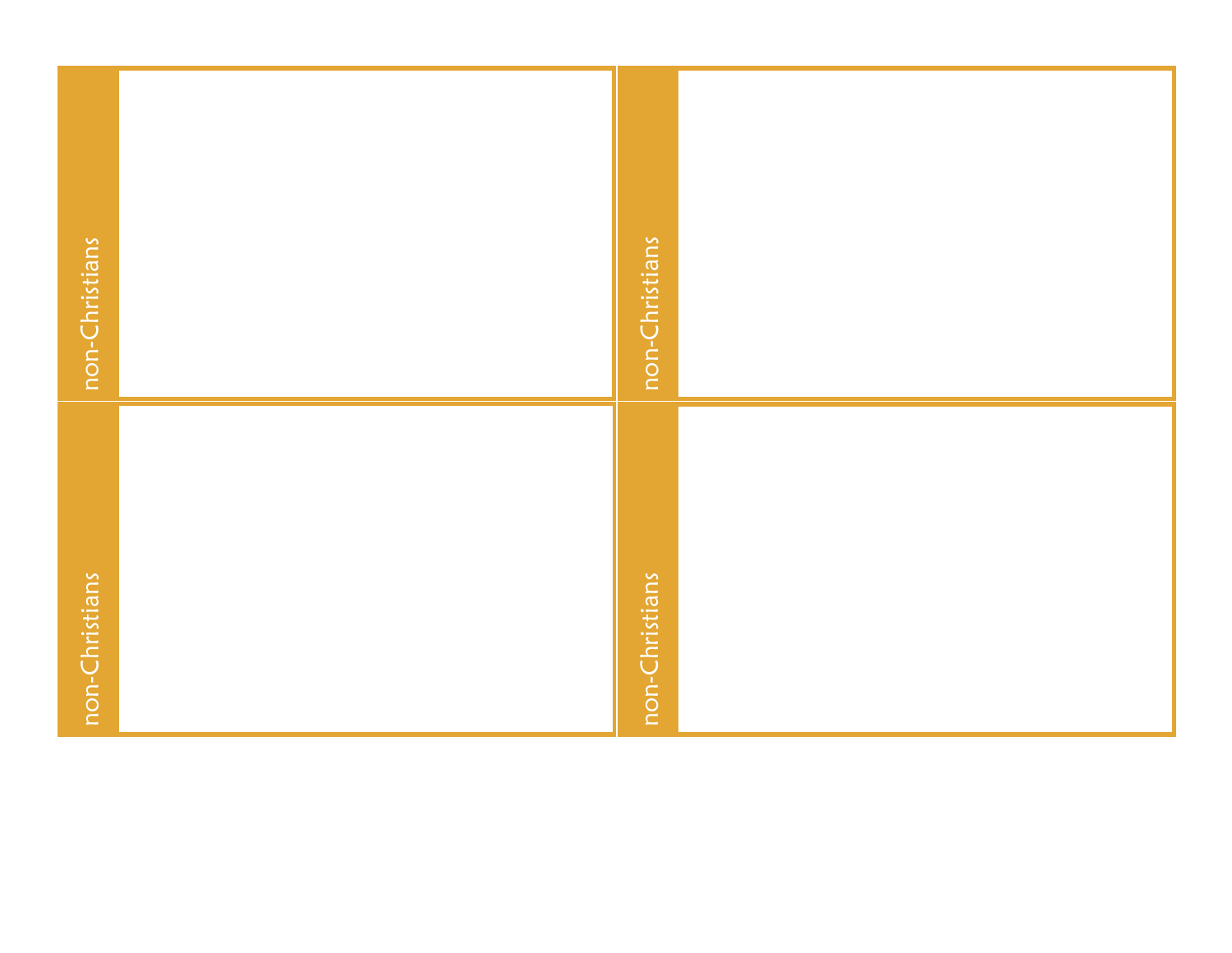| Church Leadership | Church Leadership |  |
|-------------------|-------------------|--|
| Church Leadership | Church Leadership |  |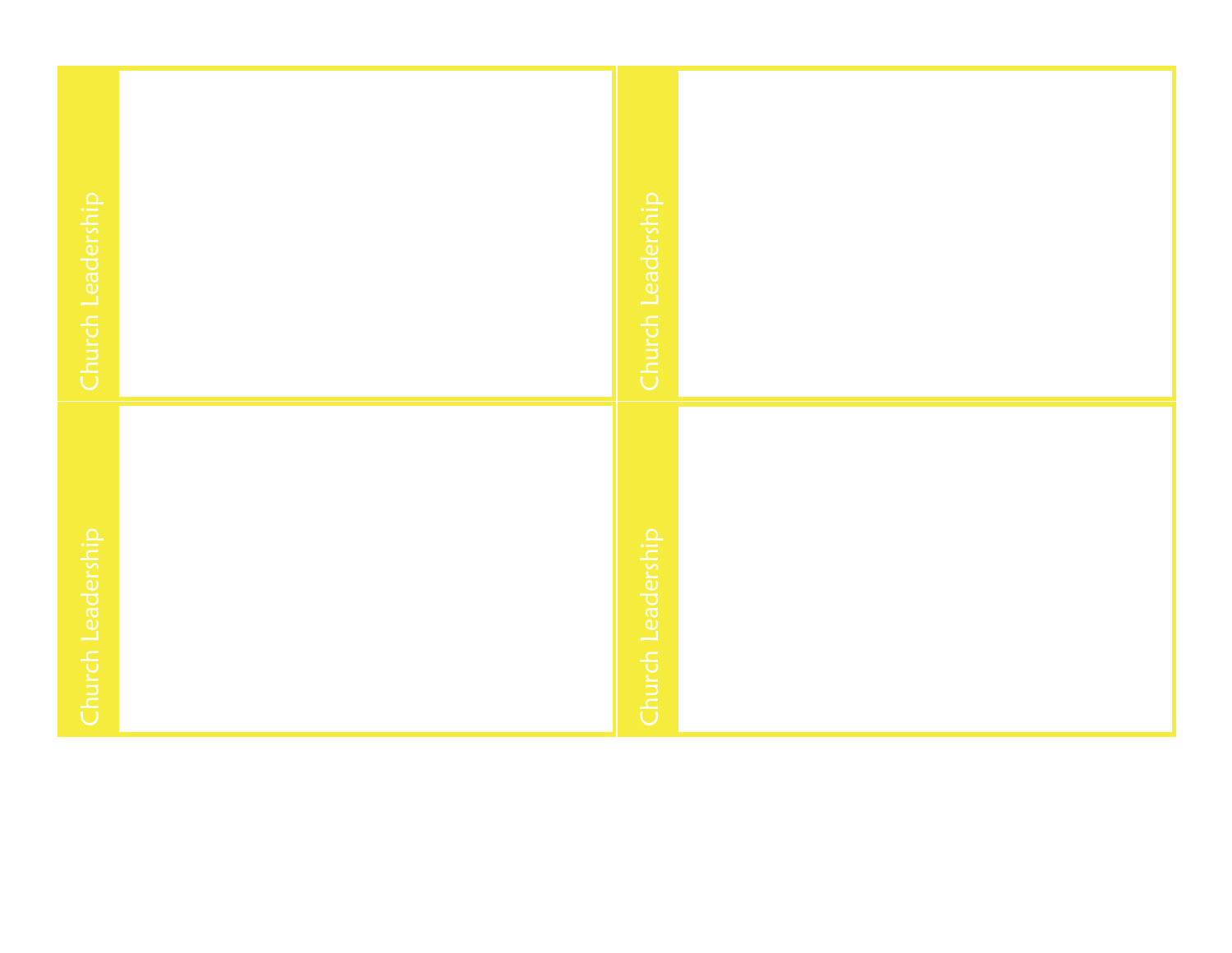| <b>Small Group</b> | Small Group        |  |
|--------------------|--------------------|--|
| <b>Small Group</b> | <b>Small Group</b> |  |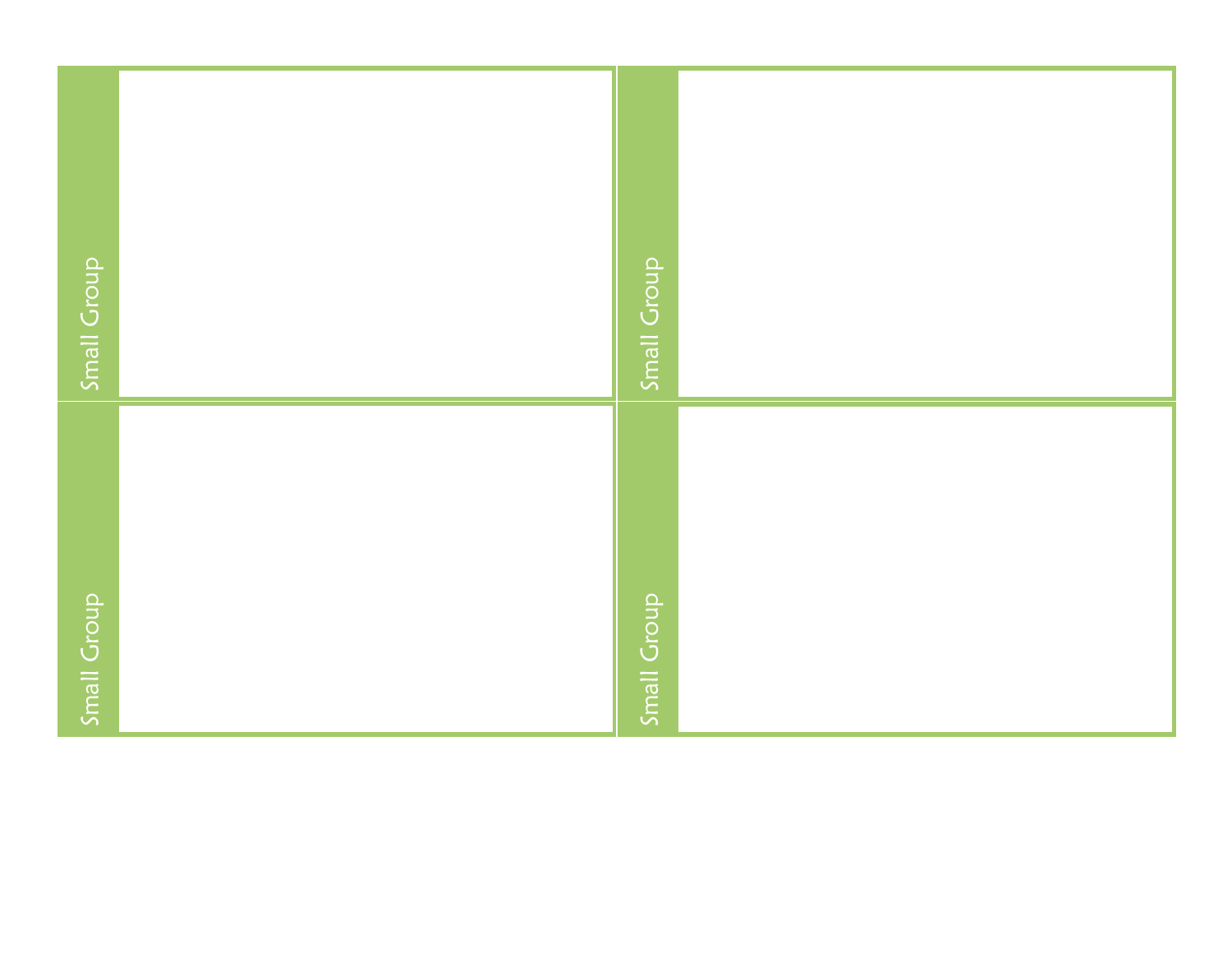| Missionaries | Missionaries |  |
|--------------|--------------|--|
| Missionaries | Missionaries |  |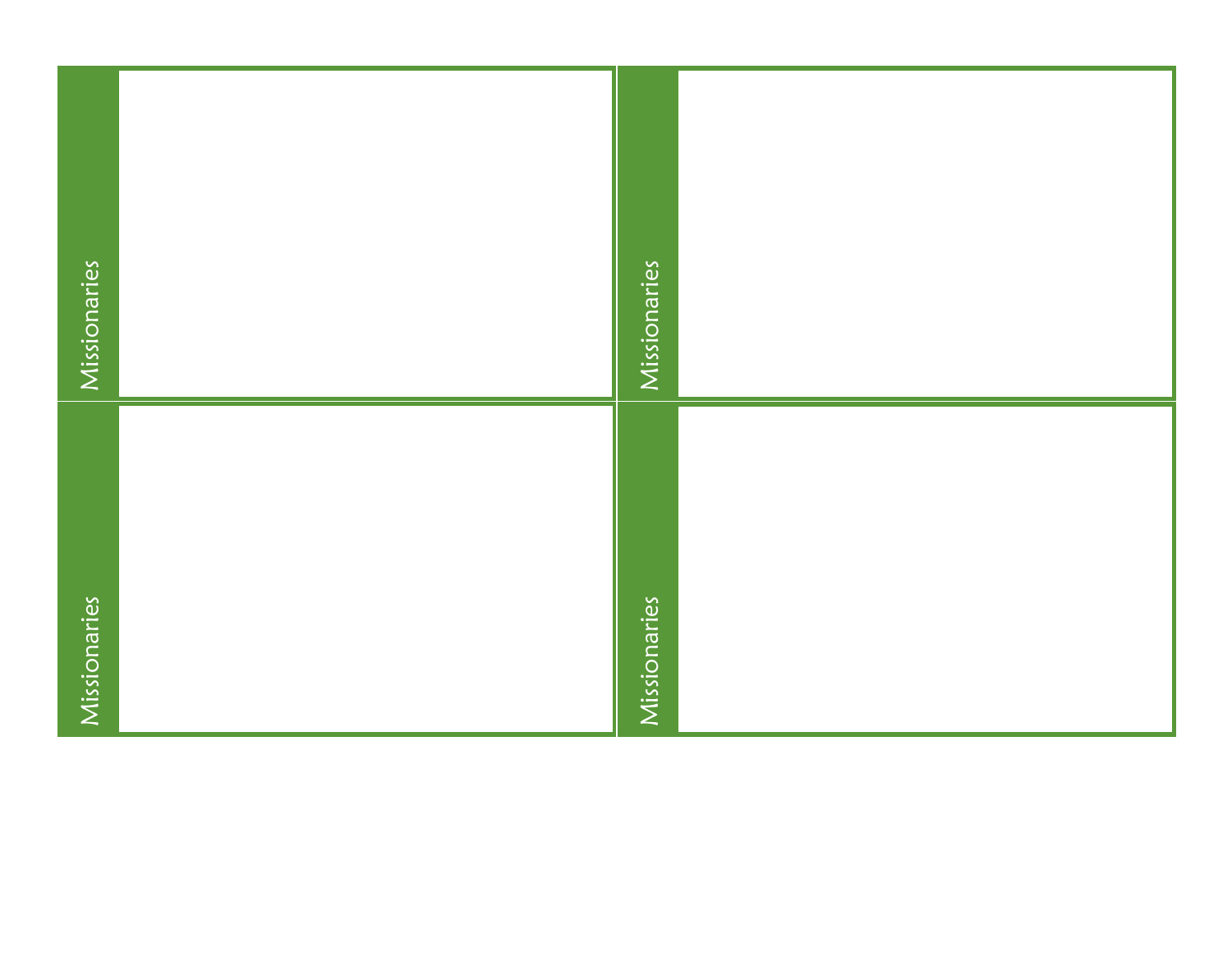| World & Cultural Issues | World & Cultural Issues |  |
|-------------------------|-------------------------|--|
| World & Cultural Issues | World & Cultural Issues |  |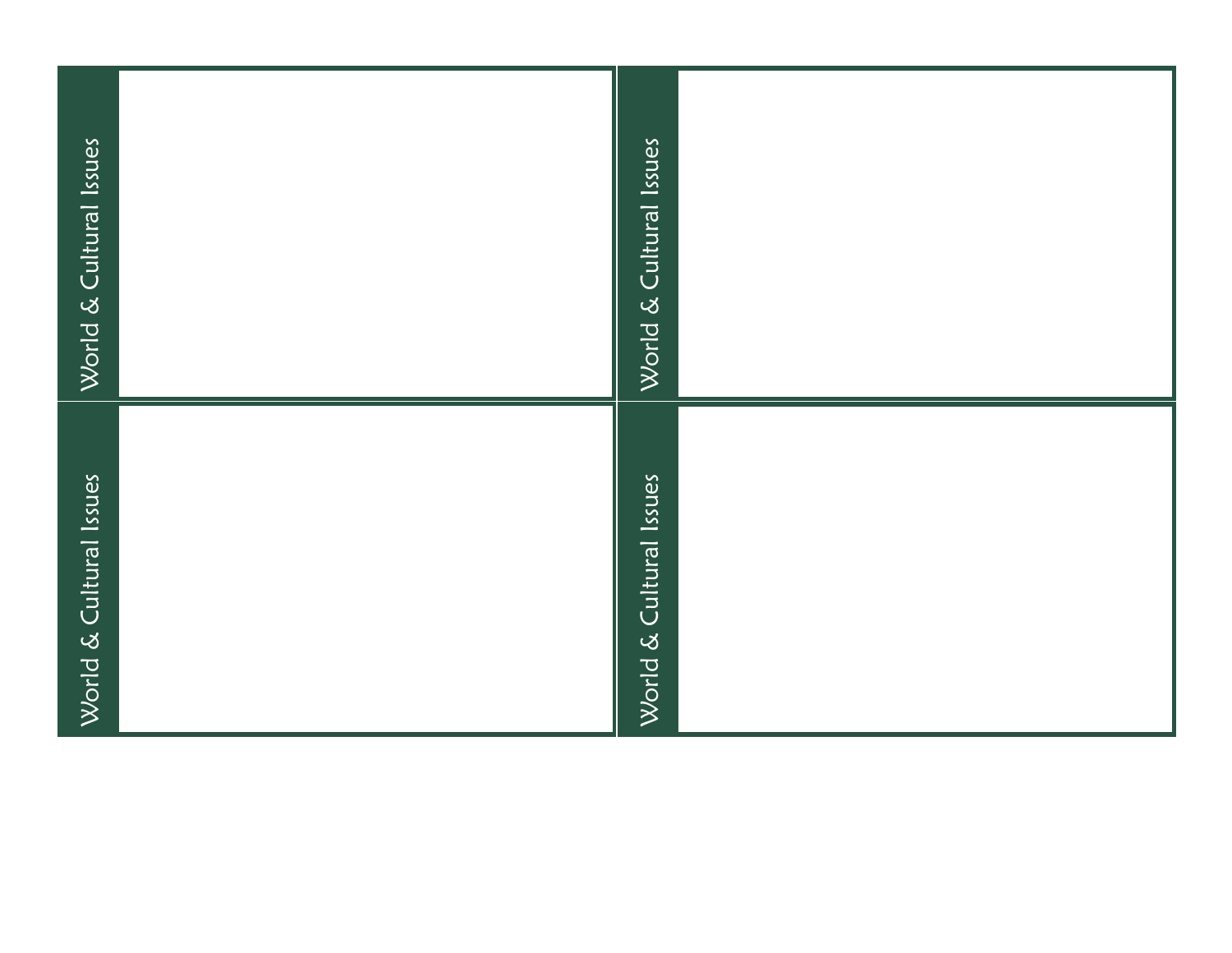| Work | Work |  |
|------|------|--|
| Work | Work |  |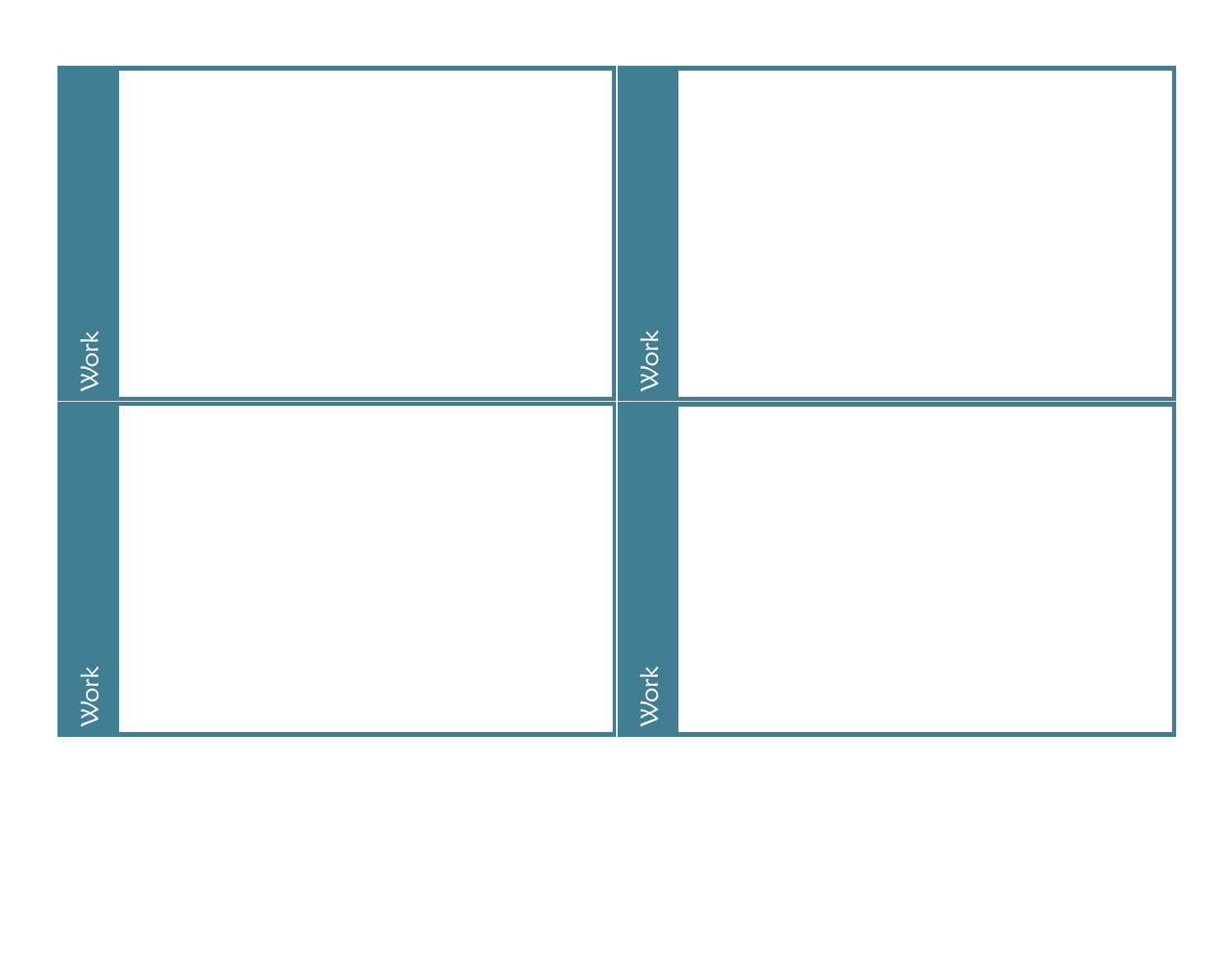| Compassion | Compassion |  |
|------------|------------|--|
| Compassion | Compassion |  |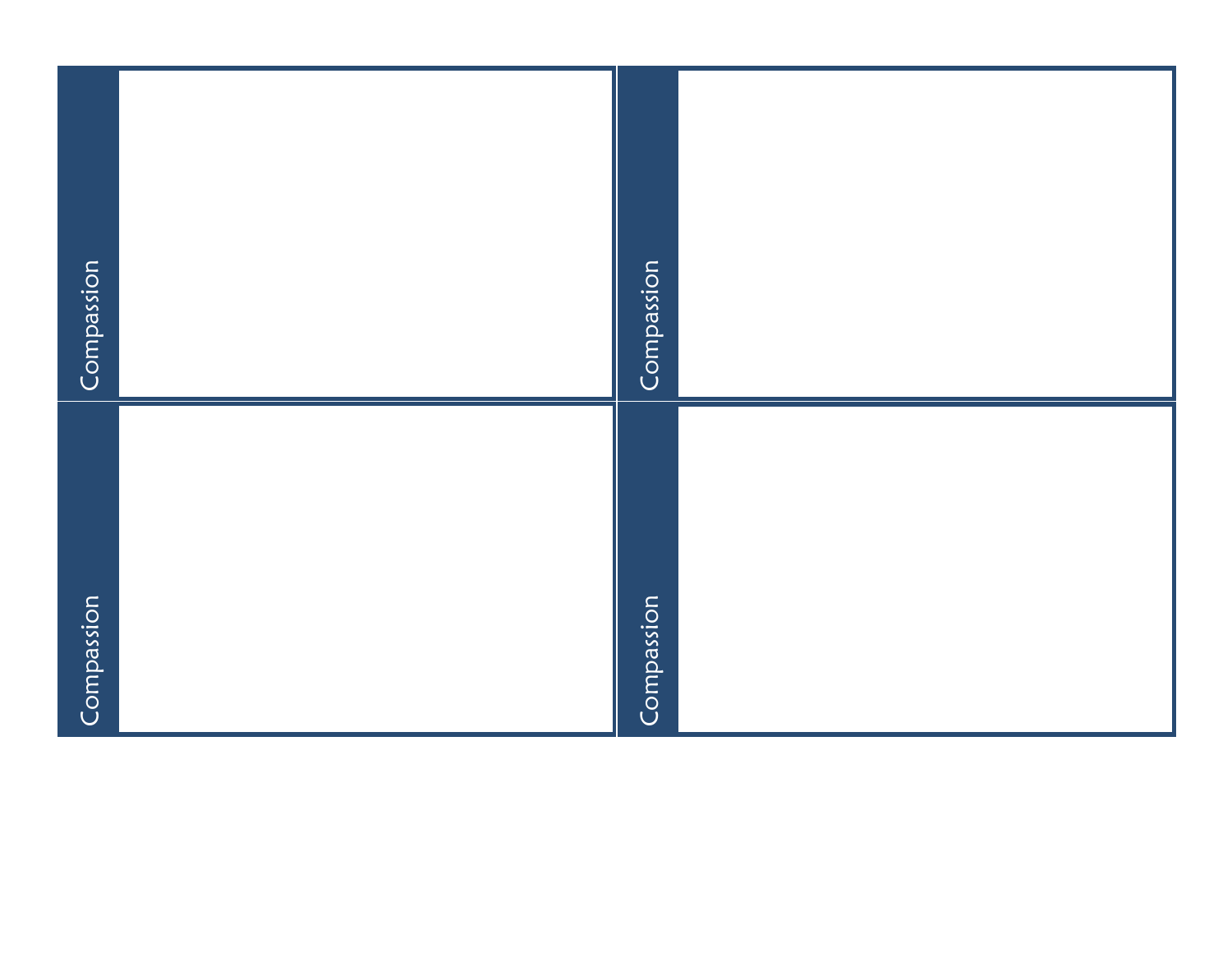| Repentance | Repentance |
|------------|------------|
| Repentance | Repentance |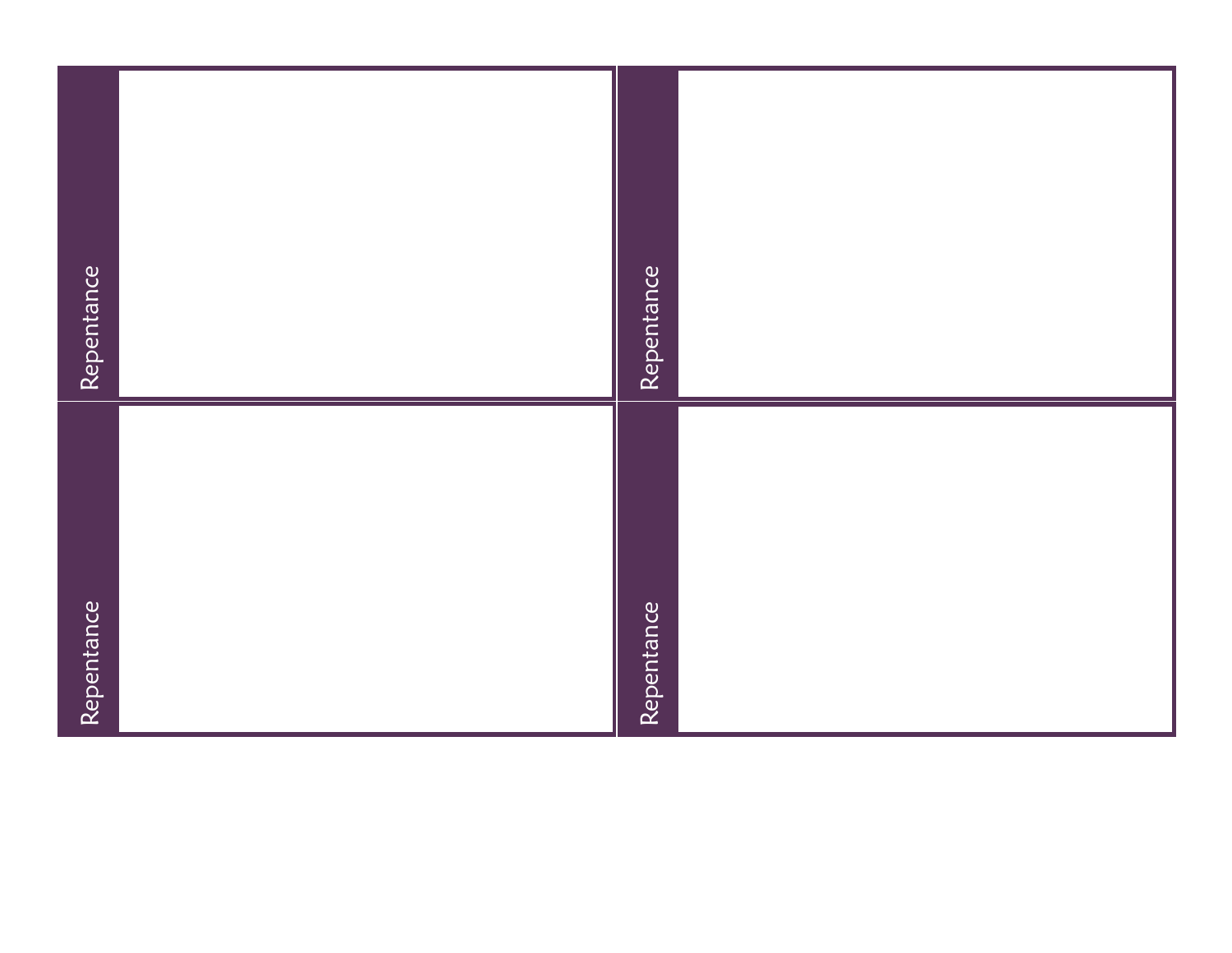| Hopes & Dreams | Hopes & Dreams |
|----------------|----------------|
| Hopes & Dreams | Hopes & Dreams |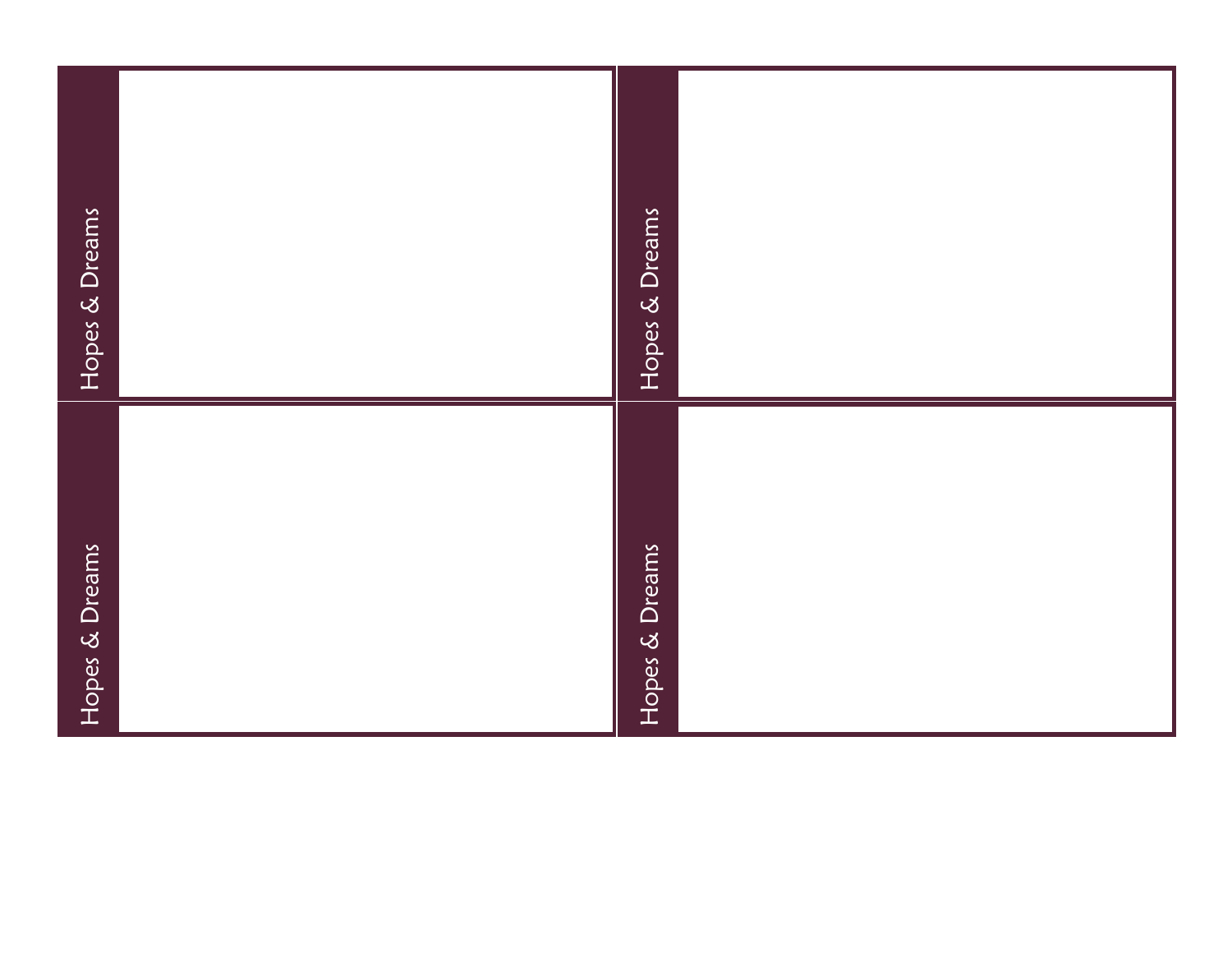| Marriage | Marriage |  |
|----------|----------|--|
| Marriage | Marriage |  |